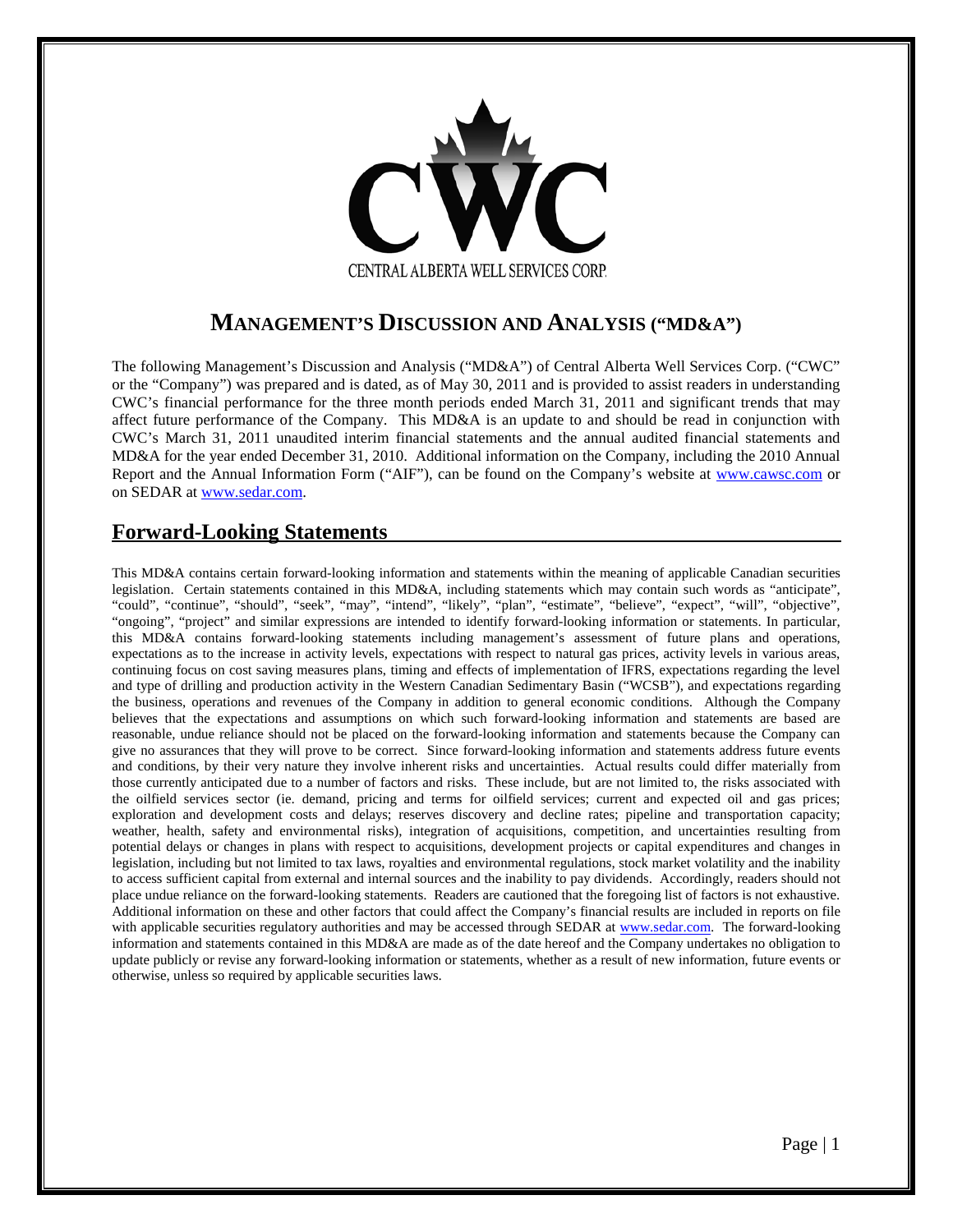## **Conversion to International Financial Reporting Standards**

Effective, January 1, 2011, CWC began reporting its financial results in accordance with International Financial Reporting Standards ("IFRS"). Prior period comparative amounts, including the opening statement of financial position at January 1, 2010, have been restated to reflect results as if CWC had always prepared its financial statements using IFRS. Please see additional discussion regarding IFRS later in this MD&A.

## **First Quarter 2011 Financial Highlights**

|                                                                 | <b>THREE MONTHS ENDED</b>           |                                     |          |
|-----------------------------------------------------------------|-------------------------------------|-------------------------------------|----------|
| \$ thousands, except per share amounts, margins and ratios      | 2011                                | <b>MARCH 31,</b><br>2010            | % Change |
| <b>FINANCIAL RESULTS</b>                                        |                                     |                                     |          |
| Revenue                                                         |                                     |                                     |          |
| Well servicing                                                  | $\boldsymbol{\mathsf{S}}$<br>23,091 | $\boldsymbol{\mathsf{S}}$<br>15,938 | 45%      |
| Other oilfield services                                         | 6,212                               | 4,184                               | 48%      |
|                                                                 | 29,303                              | 20,122                              | 46%      |
|                                                                 |                                     |                                     |          |
| EBITDAS <sup>1</sup>                                            | 8,439                               | 3,851                               | 119%     |
| EBITDAS margin $(\%)$ <sup>1</sup>                              | 29%                                 | 19%                                 |          |
|                                                                 |                                     |                                     |          |
| Funds from operations <sup>2</sup>                              | 8,438                               | 3,845                               | 119%     |
|                                                                 |                                     |                                     |          |
| Net income (loss)                                               | 4,285<br>15%                        | (477)                               | 998%     |
| Net income (loss) margin (%)                                    |                                     | $(2\%)$                             |          |
| Per share information                                           |                                     |                                     |          |
| Weighted average number of shares outstanding                   | 158,163                             | 159,184                             |          |
|                                                                 |                                     |                                     |          |
| EBITDAS <sup><math>1</math></sup> per share - basic and diluted | 0.05                                | $0.02\,$                            |          |
| Funds from operations per share - basic and diluted             | 0.05                                | 0.02                                |          |
| Net earnings per share - basic and diluted                      | 0.03                                | (0.00)                              |          |
|                                                                 |                                     | <b>DECEMBER 31,</b>                 |          |
|                                                                 | <b>MARCH 31,</b><br>2011            | 2010                                |          |
| FINANCIAL POSITION AND LIQUIDITY                                |                                     |                                     |          |
| Working capital (excluding debt) <sup>3</sup>                   | 22,578                              | 15,790                              |          |
| Working capital (excluding debt) ratio                          | 4.0:1                               | 3.2:1                               |          |
| <b>Total assets</b>                                             | 131,271                             | 127,098                             |          |
| Total long-term debt                                            | 29,863                              | 29,860                              |          |
| Shareholders' equity                                            | 94,002                              | 89,986                              |          |

*Notes 1 to 3 - Please refer to the "Reconciliation of Non-IFRS Measures" later in this MD&A.*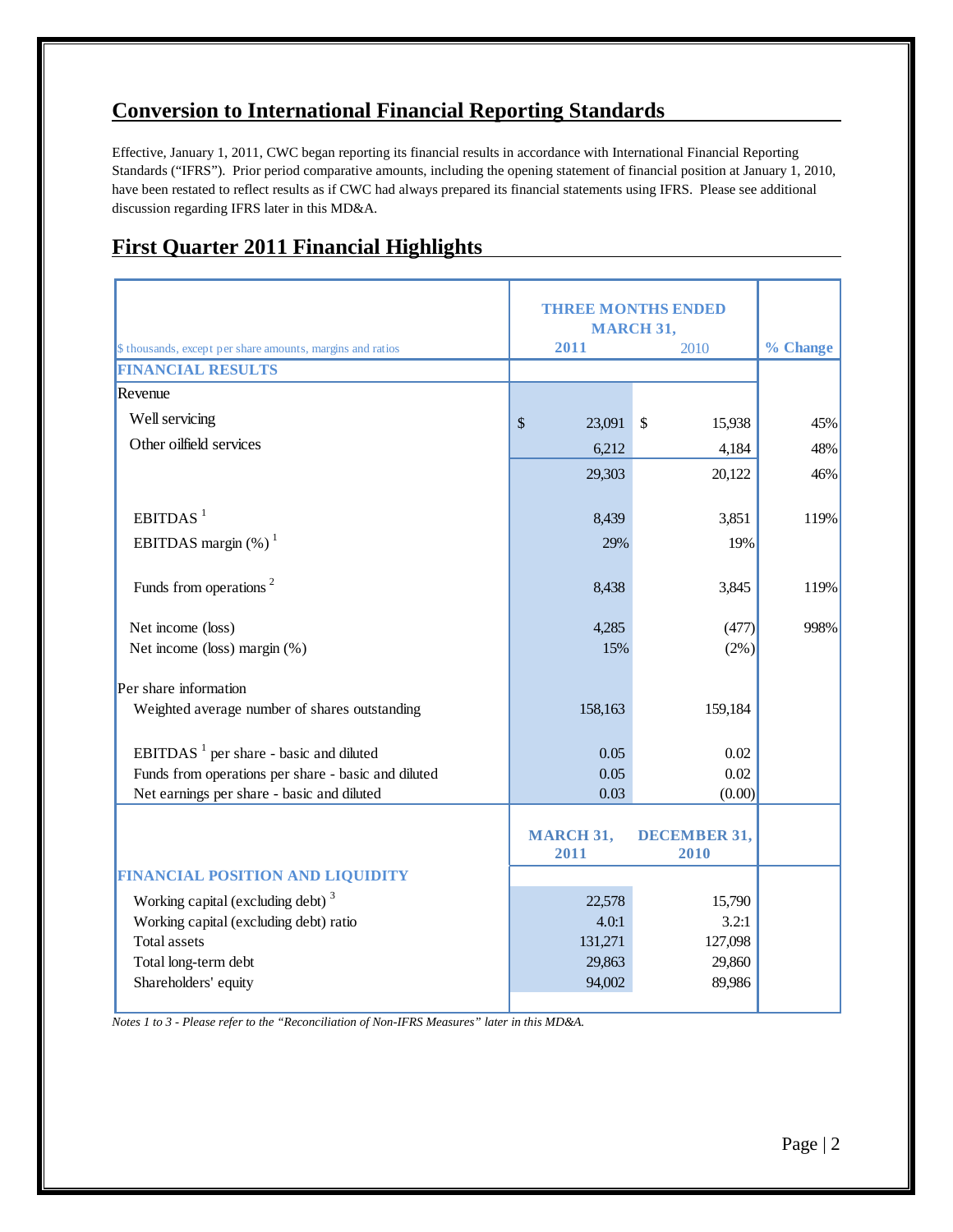## **Corporate Overview**

CWC is a premier well servicing company operating in the Western Canadian Sedimentary Basin ("WCSB") providing a complimentary suite of oilfield services including service rigs, coil tubing, snubbing, nitrogen and well testing. CWC provides these services through two distinct divisions, Well Servicing and Other Oilfield Services.

CWC's equipment and services can be found throughout the entire WCSB from Northeast BC to Southeast SK and all points in-between in Alberta. These services are provided from strategic regional operating locations in Grande Prairie, Whitecourt, Red Deer, Provost and Brooks, AB and Weyburn, SK. CWC's corporate office is located in Calgary, AB. Management is comprised of experienced oilfield service professionals who have successfully executed business plans in the past that focused on creating shareholders' value. The Company's shares trade on the TSX Venture Exchange under the symbol "CWC".

## **Overview and Highlights for the Three Months Ended March 31, 2011**

For the fiscal quarter ended March 31, 2011, CWC achieved record financial and operating performance due to increased customer demand and higher utilization across all areas of the Company's operations as well as cost cutting measures implemented in the second half of 2010. An extended winter season in Western Canada enabled us to maintain high utilization of equipment through the end of the first quarter of 2011.

The trend of oil and liquids-rich natural gas targets as the key driver of drilling and well servicing activity continues in Canada as a result of strong prices for these commodities. Crude oil prices were approximately 20% higher during the first quarter of 2011 as compared to Q1 2010. Service rigs, which are the vast majority of our fleet, generated over 70% of our total revenue in Q1 2011 primarily on oil related work. CWC continued to shift equipment towards these increasingly active areas, leading to the significant improvement in cash flows for the first quarter of 2011. CWC continues to experience higher than industry average utilization on its service rig fleet, which remains one of the most modern and competitive in the Western Canadian Sedimentary Basin.

### *Well Servicing*

CWC's largest division, Well Servicing, is comprised of a modern and newer fleet of 41 service rigs and 8 coil tubing units making it the  $7<sup>th</sup>$  largest service rig provider in the WCSB. Rig services include completions, workovers and abandonments with depth ratings from 1,500 to 5,000 metres. This newer service rig fleet, with its leading edge technology, continue to stand out in an industry characterized by ageing equipment infrastructure. Our Class I, II and III coil tubing units have depth ratings from 1,500 to 4,000 metres and is well positioned for the changing demand of our customers for deeper depth capabilities. CWC is currently addressing the specific needs of its customers by converting one of its coil tubing units to be a class III unit capable of depths of 4000 meters.

Well Services division revenue increased by 45% to \$23.1 million from \$15.9 million in Q1 2010 due to increased service rig hours coupled with an improvement in hourly rates of approximately 14% as compared to Q1 2010. During the fourth quarter of 2010 rate increases were implemented reflecting greater industry activity and a return of more normal service inclusions.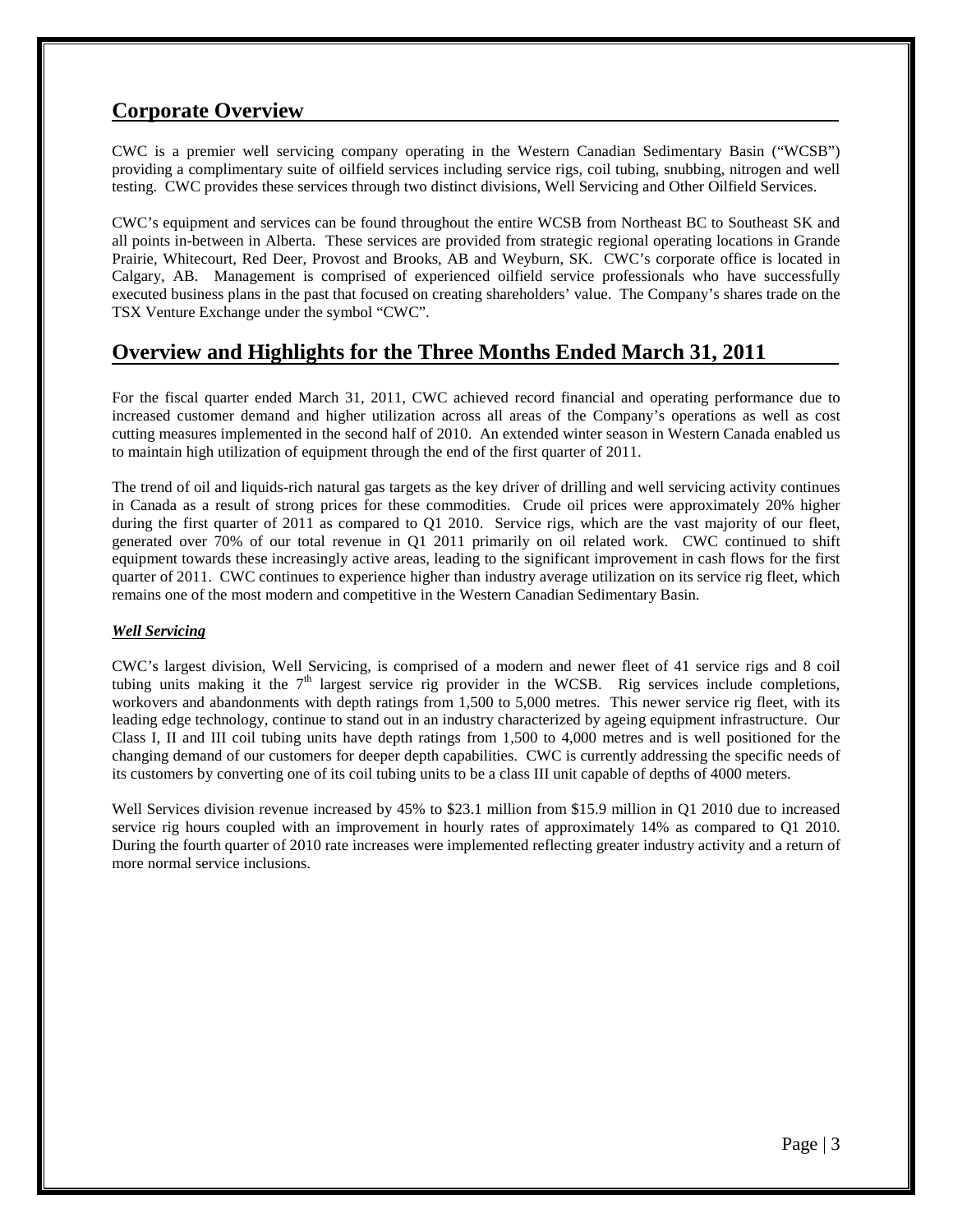

Total service rig hours increased in Q1 2011 by 33% as compared to Q1 2010. Utilization of our well service equipment has continued to rise from the lows experienced in 2009 and continues to exceed industry averages (CAODC Q1-2011 average: 67%). The primary driver of activity has been commodity prices, particularly oil prices, which directly impacts spending by customers for exploration and development programs.

### *Other Oilfield Services*

CWC's Other Oilfield Services division provides a variety of services to assist with the completion and production phases of oil and natural gas wells including 8 snubbing units, 14 nitrogen pumpers and bulkers, and 12 well testing units.

Other Oilfield Services division revenue increased by 48% to \$6.2 million as compared to \$4.2 million in Q1 2010. The increase is the direct result of improved utilizations in all services including snubbing, nitrogen and well testing as well as price improvements, notably in snubbing and well testing.



Other Oilfield Services division utilization, as measured by CWC's internal methodology, continues to see a steady trend of improvement in 2011 from the lows experienced in 2009. As noted previously, these services have also experienced a positive impact from increased crude oil prices in 2010 leading customers to increase spending and utilize CWC's full suite of equipment and services.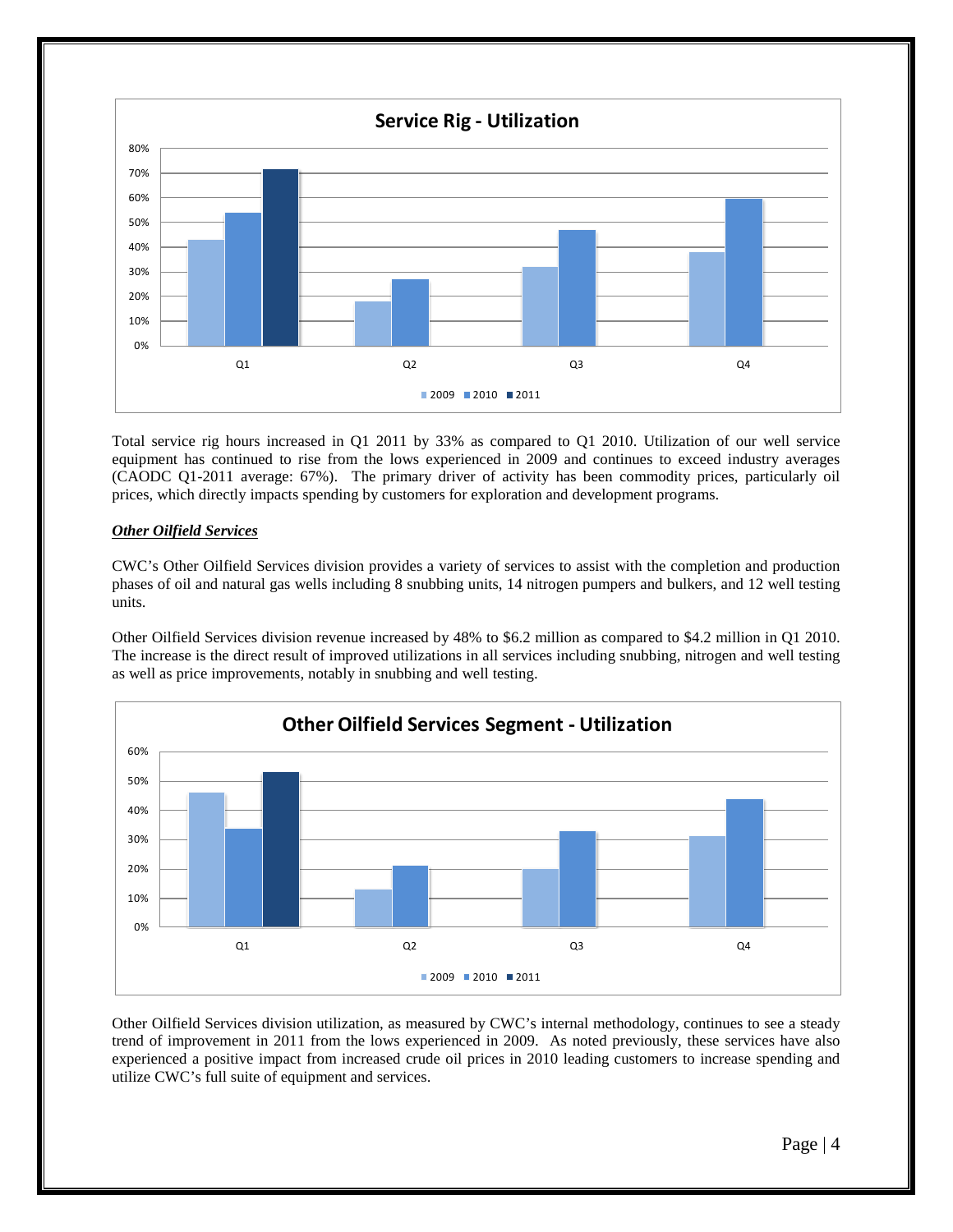## **Discussion of Financial Results**

|                                                 | <b>MARCH 31,</b>  |              |          |
|-------------------------------------------------|-------------------|--------------|----------|
| \$ thousands, except margins                    | 2011<br>2010      |              | % Change |
| Revenue                                         |                   |              |          |
| Well servicing                                  | $\sqrt$<br>23,091 | \$<br>15,938 | 45%      |
| Other oilfield services                         | 6,212             | 4,184        | 48%      |
|                                                 | 29,303            | 20,122       | 46%      |
| Operating expenses                              |                   |              |          |
| Well servicing                                  | 14,165            | 10,368       | 37%      |
| Other oilfield services                         | 3,494             | 2,759        | 27%      |
|                                                 | 17,659            | 13,127       | 35%      |
|                                                 |                   |              |          |
| Gross margin <sup>1</sup>                       | 11,644            | 6,995        | 66%      |
| Gross margin % $1$                              | 40%               | 35%          |          |
|                                                 |                   |              |          |
| General and administrative expenses             | 3,205             | 3,144        | $2\%$    |
|                                                 |                   |              |          |
| EBITDAS <sup>2</sup>                            | 8,439             | 3,851        | 119%     |
| EBITDAS margin $(\%)$ <sup>2</sup>              | 29%               | 19%          |          |
|                                                 |                   |              |          |
| Stock based compensation                        | 150               | 126          | 19%      |
| Finance costs                                   | 647               | 1,080        | $-40%$   |
| Depreciation                                    | 3,358             | 3,129        | 7%       |
| Gain on sale of equipment                       | (6)               |              | $-100%$  |
| Unrealized loss (gain) on marketable securities | 5                 | (7)          | 171%     |
|                                                 |                   |              |          |
| Net income (loss)                               | 4,285             | (477)        | 998%     |
|                                                 |                   |              |          |

*Notes 1 to 2 - Please refer to the "Reconciliation of Non-IFRS Measures" later in this MD&A.*

### **Revenue**

Total revenues for the three months ended March 31, 2011, as compared to the first quarter of 2010 have increased substantially reflecting the general recovery in the oil and gas sector and increased demand for CWC's equipment and services.

The Well Servicing division revenue for the first quarter of 2011 increased by 45% to \$23.1 million as compared to the first quarter of 2010 which was \$15.9 million. The increase is directly related to increased utilizations with service rig hours increasing 33%. The increased activity has resulted in an increase in our total revenue as well as an increase in rates. During the fourth quarter of 2010 rate increases were implemented with customers understanding the increased activity leading to pressure on availability of crews and the quality of services offered.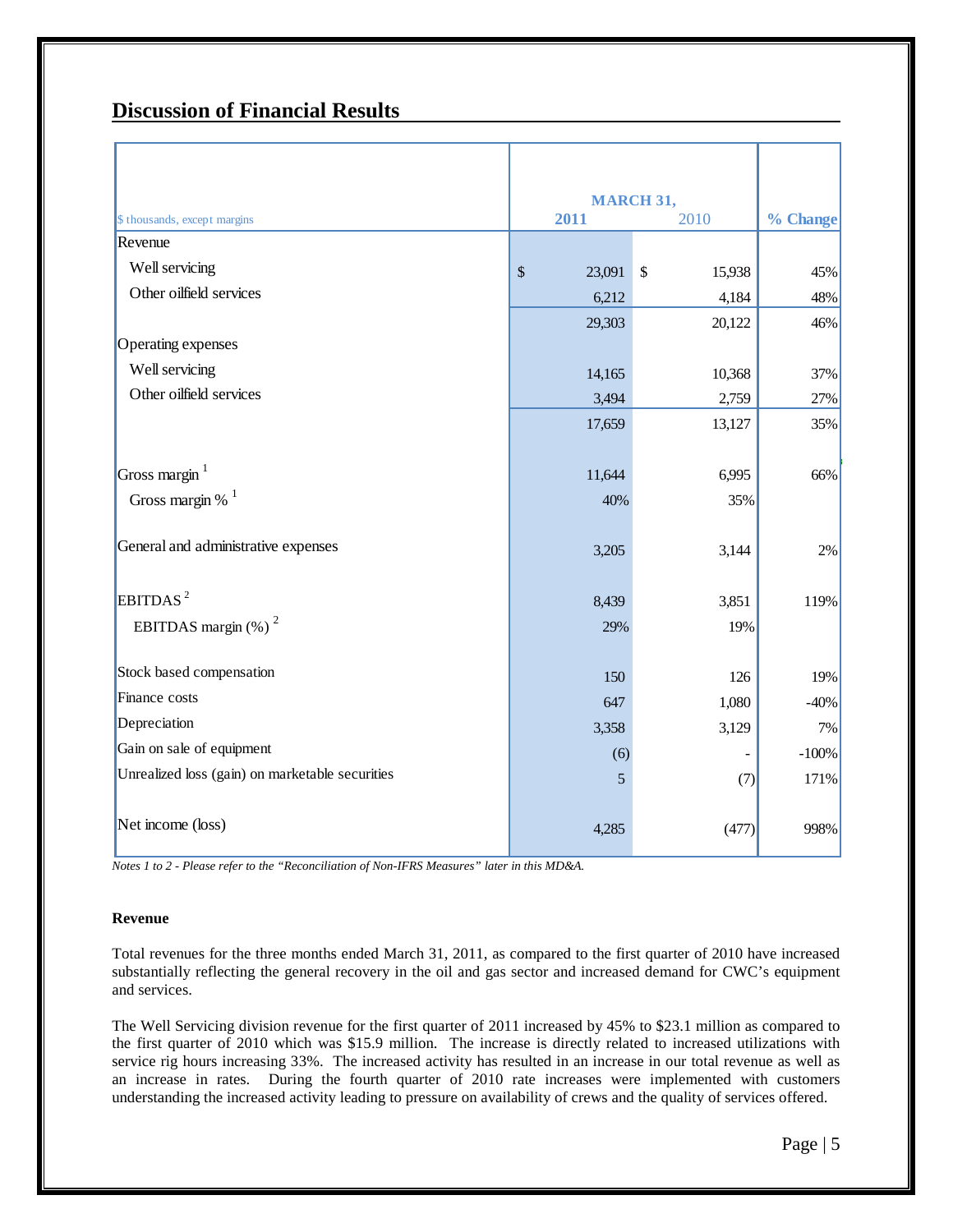The Other Oilfield Services division revenue for the first quarter of 2011 increased by 48% to \$6.2 million as compared to the first quarter of 2010 which was \$4.2 million. The increase is the direct result of improved utilizations in all services including snubbing, nitrogen and well testing. Total revenue in this division was up as were rates throughout the quarter.

CWC continues to make significant progress towards improving the credit worthiness of its customer base by focusing on providing services to senior and intermediate exploration and production ("E&P") companies, which are generally better financed. During the first quarter of 2011 a total of 10 customers, all of which are large or intermediate E&P companies, made up 65% of our total revenues. The Company does not have any one customer that represents a significant customer concentration risk.

#### **Gross Margin and Direct Operating Expenses**

Gross margin for the first quarter of 2011 improved by \$4.6 million or 66% compared to the first quarter of 2010. Many operating costs are variable in nature and increase or decrease with activity levels such that much of the change in operating costs in the year over year periods is due to the increases in revenues in the current period as compared to the prior period. The Company did experience higher costs in certain areas such as fuel costs, supplies and labour costs, particularly higher levels of overtime, which did affect gross margins; however, these were offset by pricing increased implemented in later part of Q4 2010. The Company will be re-evaluating its pricing to recover some of these higher costs prior to the commencement of the fall drilling season.

#### **General and administrative ("G&A")**

G&A for the first quarter of 2011 was \$3.2 million (11% of revenue) compared to \$3.1 million (16% of revenue) in the first quarter of 2010, an increase of 2.0%. During fourth quarter of 2010, the management of CWC introduced a number of cost reduction initiatives that will be permanent in nature and has scaled back substantially on discretionary spending in all areas. Some of these reductions were offset in part by increased compensation costs for short-term incentive compensation accruals consistent with the increase activity levels and profitability of the Company. While the total dollar amount of G&A increased in the first quarter of 2011 the amount as a percentage of revenue has declined as activity has increased. During the first quarter of 2011 additional non-recurring costs were incurred as management continued to evaluate the composition of the existing staff and made changes where necessary. With the increased activity and changes instituted for various costs saving matters, we expect that G&A as a percentage of revenue going forward to continue to reduce on an annualized basis.

### **EBITDAS**

EBITDAS for Q1 2011 was \$8.4 million (29% of revenue) compared to \$3.9 million (19% of revenue) in Q1 2010, up \$4.6 million or 119%. The improvement in EBITDAS is a direct result of increased activity levels and utilization rates coupled with substantially improved pricing for nearly all services offered, and the impact of cost reduction initiatives. A large portion of our operating costs are variable in nature; shifting fixed costs to variable costs enables us to better manage profitability on a seasonal basis and as demand levels fluctuate by region and services offered. EBITDAS provides cash needed to grow our business through the purchase of new equipment or business acquisitions and reduce outstanding bank debt.

#### **Stock-based compensation ("SBC")**

SBC for the first quarter of 2011 was \$0.2 million which was consistent on a year over year basis. The non-cash expense related to stock-based compensation plans related to the approximately 9.5 million options outstanding on March 31, 2011.

#### **Finance costs**

Interest expense for the first quarter of 2011 was \$0.6 million compared to \$1.1 million in the first quarter of 2010, a decrease of 40%. In the first quarter of 2010, the Company had not yet refinanced its long-term debt and was in violation of its financial covenants. As a result, the Company was incurring penalty interest in addition to the regular interest rate. In addition, accretion expense has declined year over year as a result of less transaction costs to affect the new financing.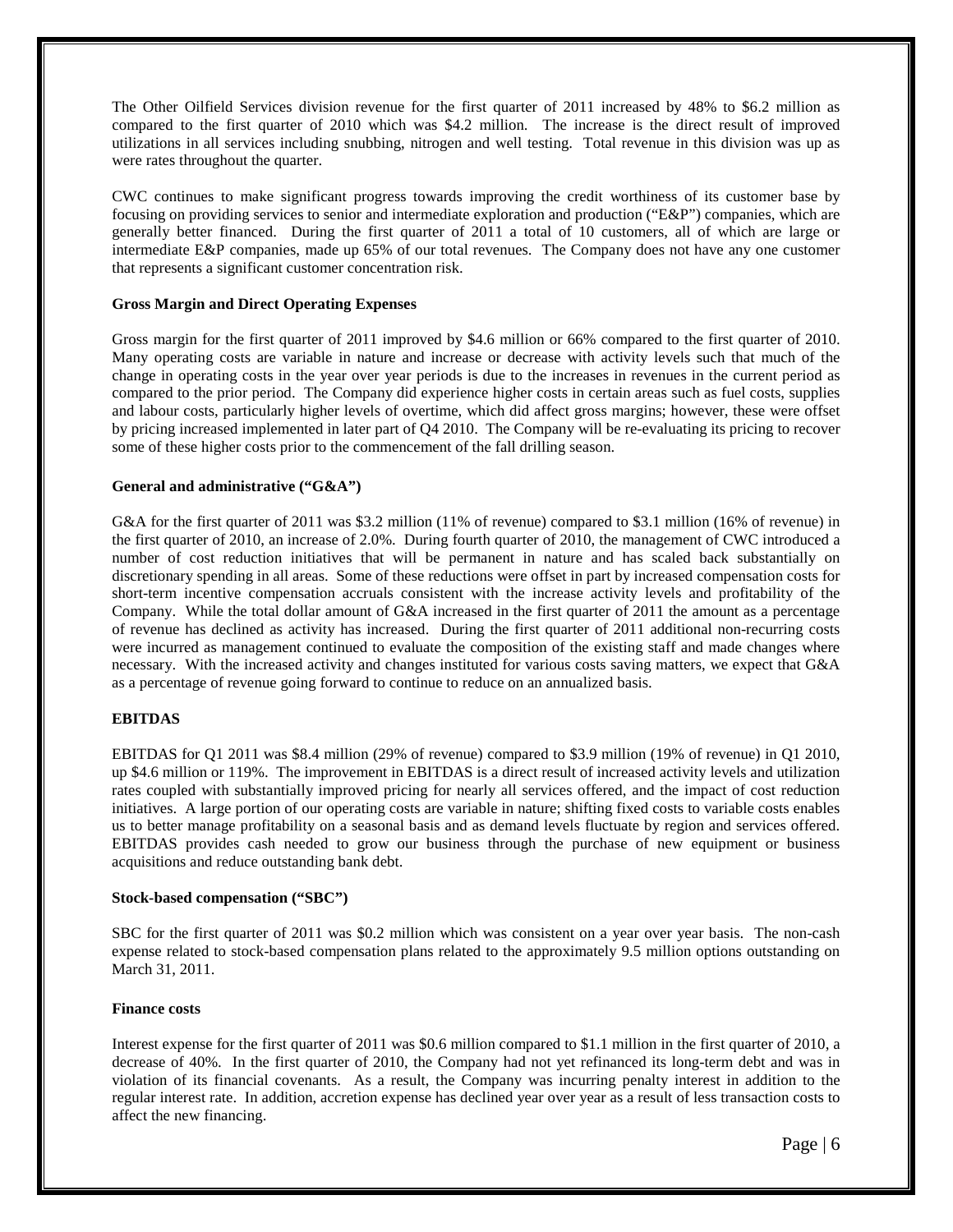#### **Depreciation**

Depreciation for the first quarter of 2011 was \$3.4 million compared to \$3.1 million in the first quarter of 2010; the increase is a result of increased activity in service rigs.

#### **Income Taxes**

Based on the income before taxes of \$4.3 million for the three months ended March 31, 2011 and an expected income tax rate of 26.5%, an income tax expense of \$1.1 million would be expected. The Company had many noncash and non-tax-deductible items included in the computation of net income, including stock-based compensation, and other items which increased the amount to \$1.2 million. Further, the Company recorded a valuation allowance reducing the income taxes to nil. The Company has substantial tax pools and non-capital losses available to reduce future taxable income such that no cash taxes are expected to be payable in 2011 and the foreseeable future depending on growth and profitability of the Company.

#### **Net Income (Loss)**

Net income for Q1 2011 was \$4.3 million compared to a loss of (\$0.5) million in Q1 2010; an improvement of \$4.8 million. The return to profitability is a direct result of the 46% increase in revenue in Q1 2011 as compared to Q1 2010. Management remains focused on driving higher levels of profitability through cost rationalization initiatives and a focused effort to grow revenues, capitalizing on its best in class fleet and high quality labour force.

## **Summary of Quarterly Data**

| \$ thousands, except per share amounts and equipment fleet | 2011         |              | 2010         |         |          |              | 2009 - Previous Canadian GAAP (2)                                            |         |                  |
|------------------------------------------------------------|--------------|--------------|--------------|---------|----------|--------------|------------------------------------------------------------------------------|---------|------------------|
| <b>THREE MONTHS ENDING</b>                                 |              |              |              |         |          |              | March 31, December 31 September 30 June 30 March 31 December 31 September 30 |         | June 30 March 31 |
| Revenue                                                    | 29,303<br>\$ | 23,069<br>\$ | \$<br>16,413 | \$9,254 | \$20,122 | \$<br>13,664 | \$<br>10,259                                                                 | \$6,397 | \$19,037         |
| EBITDAS <sup>1</sup>                                       | 8.439        | 5,610        | 3,296        | 364     | 3,851    | 1,322        | (294)                                                                        | (1,560) | 2,997            |
| Net earnings (loss)                                        | 4,285        | 1,460        | (529)        | (3,229) | (477)    | (3,814)      | (5,235)                                                                      | (5,228) | (1,240)          |
| Net earnings (loss) per share: Basic and diluted           | 0.03         | 0.01         | (0.00)       | (0.02)  | (0.00)   | (0.06)       | (0.19)                                                                       | (0.18)  | (0.05)           |
| Total assets                                               | 131,271      | 127,098      | 124,712      | 122,507 | 133,189  | 134,481      | 133,999                                                                      | 135,998 | 146,412          |
| Total long-term debt                                       | 29,863       | 29,860       | 29,857       | 29,899  | 32,155   | 31,730       | 59,182                                                                       | 58,647  | 58,227           |
| Shareholders' equity                                       | 94,002       | 89.986       | 88,546       | 88,918  | 92,019   | 96,774       | 67,921                                                                       | 72,896  | 77,865           |
| Equipment fleet                                            |              |              |              |         |          |              |                                                                              |         |                  |
| Service rigs                                               | 41           | 41           | 41           | 41      | 41       | 41           | 39                                                                           | 39      | 39               |
| Coil tubing                                                | 8            | 8            | 8            | 8       | 8        | 8            | 8                                                                            | 8       | 8                |
| Snubbing                                                   | 8            | 8            | 8            | 8       | 8        | 8            | 8                                                                            | 8       | 8                |
| Nitrogen pumpers and tankers                               | 14           | 14           | 14           | 14      | 14       | 14           | 14                                                                           | 14      | 14               |
| Well Testing                                               | 12           | 12           | 12           | 12      | 12       | 12           | 12                                                                           | 12      | 12               |

*Notes 1 - Please refer to the "Reconciliation of Non-IFRS Measures" later in this MD&A.*

 *2 – All quarters presented for 2009 are prepared under previous Canadian GAAP and as a result may not be comparable.*

### *Quarter over Quarter Analysis*

A comparison of CWC's quarterly results, at any given time, requires consideration of movement in crude oil and natural gas pricing and seasonality over the past two years. Commodity prices affect the level of exploration and development activities carried out by the Company's customers and the associated demand for the oilfield services provided by CWC. Activity began to improve in the first half of 2010 and strengthened significantly in the second half of the year. Revenue levels grew during 2010 due to higher activity. During the fourth quarter of 2010 pricing in the well servicing division was increased and gross margin percentage increased accordingly, contributing to the record results seen in the first quarter of 2011.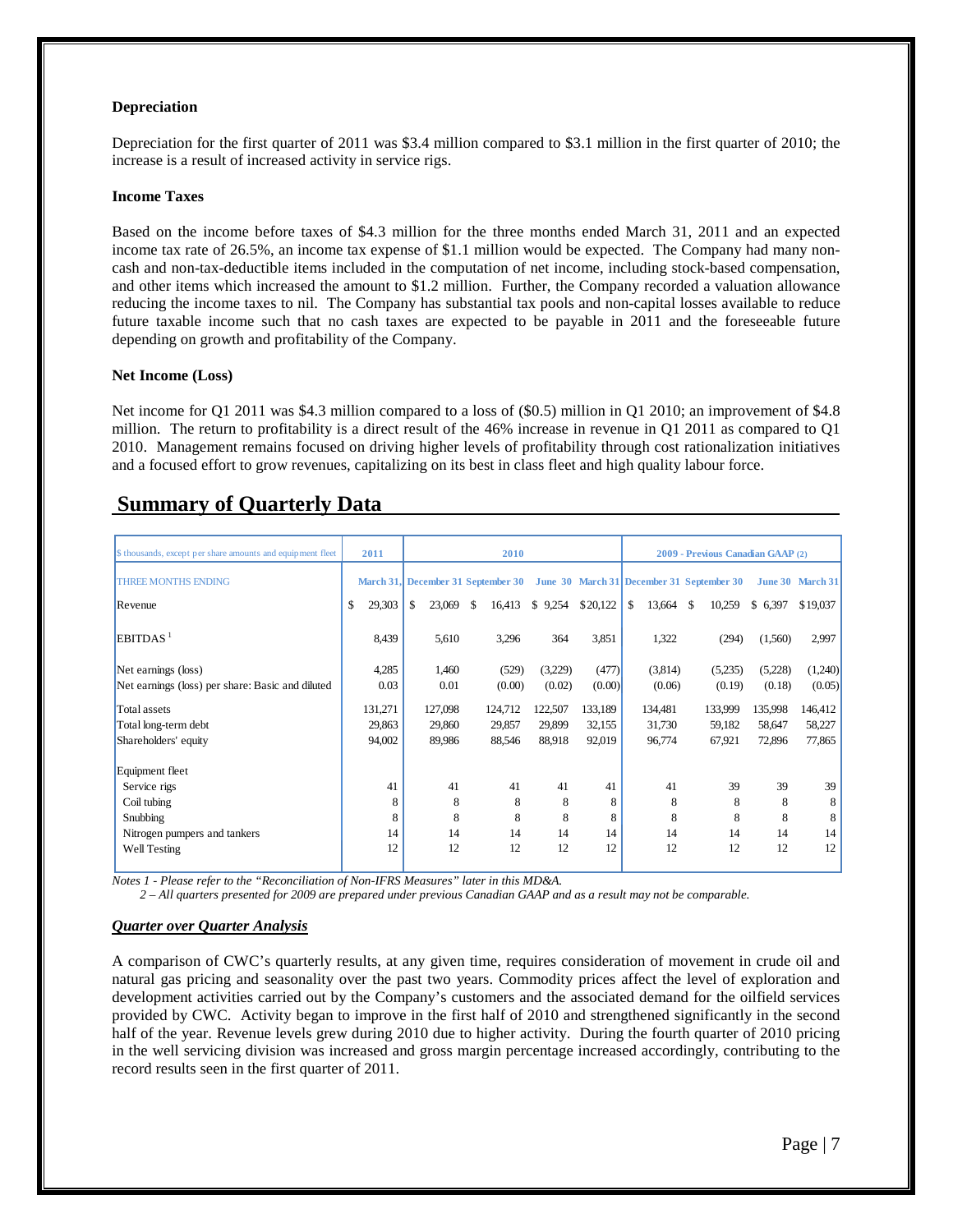#### **Seasonality**

The level of activity in the oilfield service industry is influenced by seasonal weather patterns. During the spring months, wet weather and the spring thaw make the ground unstable. Consequently, municipalities and provincial transportation departments enforce road bans that restrict the movement of service equipment which reduces activity levels and places an increased level of importance on the location of the Company's equipment prior to imposition of road bans. The timing and length of road bans is dependent on the weather conditions leading to the spring thaw and weather conditions during the thaw period. The Company's business results depend, at least in part, upon the severity and duration of the Canadian winter and the spring thaw which may lead to reduced oil and gas exploration activity and corresponding declines in the demand for the Company's service equipment during those times.

#### **Revenue**

An overview of the quarter-by-quarter analysis shows results continue to improve consistently. Revenue for the first quarter of 2011 was \$29.3 million; an increase of \$9.2 million or 46% from the first quarter of 2010 and an increase of \$6.2 million or 27% from the fourth quarter of 2010. During the fourth quarter of 2010 CWC was able to increase rates to its customers in response to the increased activity level. 2010 saw the start of a recovery with year over year increases in activity through all the quarters to date. The second quarter is always one of lower activity as a result of the wet spring conditions which prevent the movement of heavy equipment.

#### **EBITDAS**

EBITDAS for the first quarter of 2011 increased year over year by 119% and 50% from the fourth quarter of 2010 to \$8.4 million. The steady improvement in EBITDAS has continued in the first quarter of 2011. This is directly a result of increased activity levels sufficient to absorb facility and other fixed costs of the Company as well as cost control measures that were implemented during the second half of 2010. Higher gross margin percentages quarter over quarter is evidence of improved utilization and rates which continue to strengthen as customer demand remains robust.

#### **Net earnings (loss)**

The first quarter of 2011 saw a continuation of the significant shift first seen in the fourth quarter of 2010 where CWC recorded positive earnings for the first time in over two years. Improvements are as a result of activity increases coupled with the lower interest costs being incurred by the Company as result of the debt refinancing completed in April 20, 2010, and partially offset by increased depreciation on service rigs subject to a unit of production methodology. The Company had been in violation with the previous financial covenants and as a result was paying penalty interest of an additional 5%. The refinancing on April 20, 2010 included revised financial covenants that were achieved.

#### **Total Assets**

Overall total assets have remained consistent throughout the quarters with the only significant changes being the result of lower activity in the second quarter resulting in a lower accounts receivable balance and continued depreciation on the Company's fleet of equipment reducing the net book value.

#### **Total Long-Term Debt**

Total long-term debt remains consistent throughout the first quarter of 2011 and all quarter of 2010. Since the close of the rights offering in December of 2009 total long-term debt has changed little as no principal repayments were required on the refinanced debt until April 2011.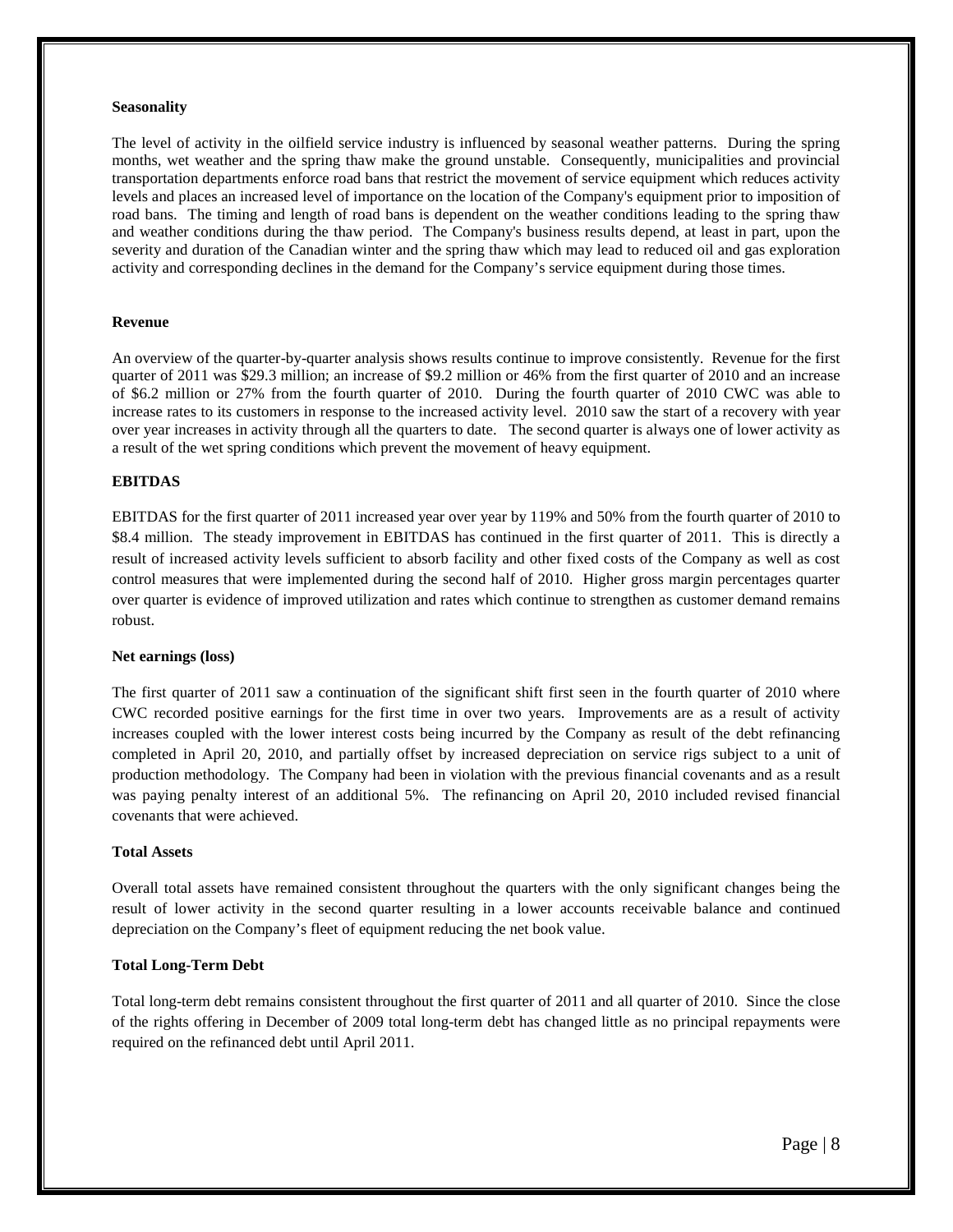#### **Shareholders' Equity**

Shareholders' equity has changed little since the rights offering in December of 2009 other than declines as a result of losses and increased stock based compensation. The increase in the first quarter of 2011 is a result of the positive earnings.

## **Financial Position and Liquidity**

|                                               | 2011            |                    | 2010                |                |                 |
|-----------------------------------------------|-----------------|--------------------|---------------------|----------------|-----------------|
| \$ thousands, except ratios                   | <b>MARCH 31</b> | <b>DECEMBER 31</b> | <b>SEPTEMBER 30</b> | <b>JUNE 30</b> | <b>MARCH 31</b> |
|                                               |                 |                    |                     |                |                 |
| Working capital (excluding debt) <sup>1</sup> | 22,578          | 15,790             | 10,050              | 7,829          | 10,506          |
| Working capital (excluding debt) ratio        | 4.0:1           | 3.2:1              | 2.6:1               | 3.1:1          | 2.2:1           |
| Long-term debt                                | 29,863          | 29,860             | 29,857              | 29,899         | 32,155          |
| Shareholders' equity                          | 94,002          | 89,986             | 88.546              | 88,918         | 92,019          |
| Debt to equity                                | 0.32            | 0.33               | 0.34                | 0.34           | 0.35            |
|                                               |                 |                    |                     |                |                 |

*Notes 1 - Please refer to the "Reconciliation of Non-IFRS Measures" later in this MD&A.*

### **Working capital**

Working capital (excluding debt) at March 31, 2011 was \$22.6 million (March 31, 2010 - \$10.5. million). The working capital (excluding debt) ratio of 4.0:1 (March 31,  $2010 - 2.2:1$ ) indicates the Company's liquidity position continues to strengthen. The increase in working capital is the result of improved operating results over the prior year.

### **Long-term Debt and Credit Facility**

Long-term debt at March 31, 2011 was \$29.9 million (December 31, 2010 - \$29.9 million). On April 20, 2010, the Company secured an operating facility which is margined to the Company's accounts receivable to a maximum of \$10.0 million, at an interest rate ranging from bank prime plus 1.25% to bank prime plus 2.0%. The operating line was committed until April 30, 2011 and the Company has extended the commitment until July 31, 2011 under the same terms. As at March 31, 2011, the amount available under the operating line was \$10 million with \$nil drawn. In April 2010, the Company also secured a term debt facility of \$30.0 million. This long-term debt facility is for a period of three years with interest only payments in the first year, monthly principal payments of \$500,000 in the second year, commencing April 2011, and monthly payments of \$750,000 in the third year, commencing April 2012. This term debt has a fixed interest rate of 8.045% and is secured with a first charge over fixed assets, a general security agreement over all remaining assets. Under the terms of the credit facilities, the Company is required to comply with certain financial covenants. As of March 31, 2011, the Company is in compliance with each of the financial covenants under the agreements. CWC does not anticipate any financial resource or liquidity issues to restrict its future operating, investing or financing activities.

#### **Shareholders' equity**

Shareholder's equity on March 31, 2011 was \$94.0 million (March 31, 2010 - \$92.0 million), an increase of \$2.0 million. As of March 31, 2011 and May 30, 2011, the Company had 157,066,428 common shares outstanding. On February 28, 2011, 1,672,935 common shares were cancelled as consideration for a shareholder loan. As at March 31, 2011 and May 31, 2011 the Company has 9,492,835 stock options outstanding.

### **Debt to equity**

Debt to equity remains at 0.3:1 as at March 31, 2011 indicating the Company remains conservative in its use of leverage.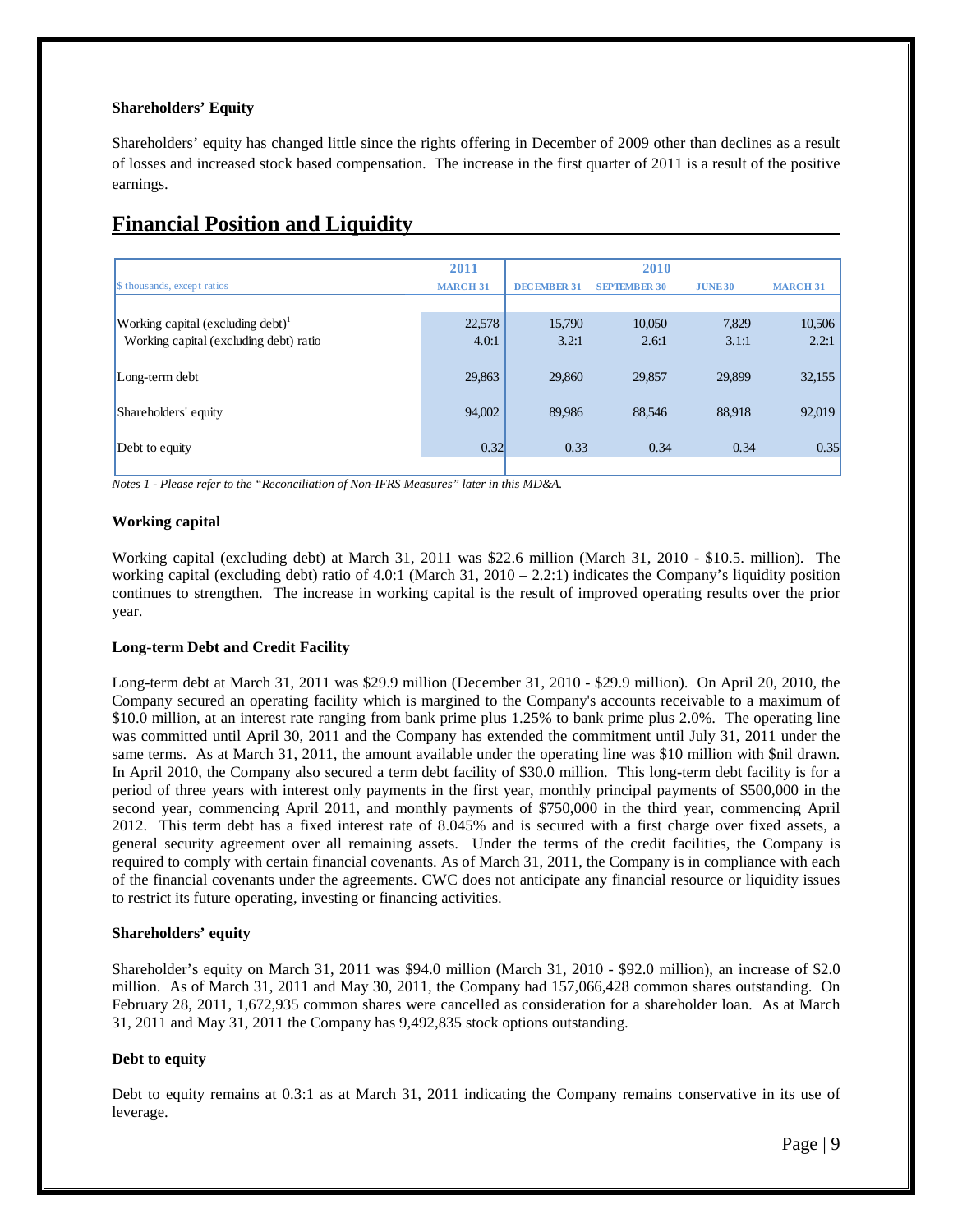#### **Capital expenditures**

Capital expenditures for Q1 2011 were \$0.7 million comprised of deposits for the construction of a new mobile slant service rig and a Class III coil tubing unit. These capital expenditures will be financed from future operating cash flows and current credit facilities. Management will continue to monitor market conditions and adjust spending as needed based on activity levels.

#### **Capital requirements**

It is anticipated future cash requirements for capital expenditures will be met through a combination of funds generated from operations and existing bank debt facilities as required. However, additional funds may be raised by bank debt, other forms of debt, the sale of assets, or the issue of equity. CWC may require additional financing in the future to implement its strategies and business objectives. It is possible that such financing will not be available, or if available, will not be available on favorable terms. If CWC issues any shares in the future to finance its operations or implement its strategies, the current shareholders of CWC may incur a dilution of their interest.

## **Commitments and Contractual Obligations**

Beginning in April 2011, the Company is committed to monthly principal payments of \$500,000 in relation to the long-term debt. Management believes that based on anticipated activity levels for its services there will be sufficient cash flows generated from operations to service the debt repayment and finance the growth capital of the Company.

## **Outlook**

The first quarter of 2011 reflects the strength of the Company's business with quarterly revenue and EBITDAS setting new records. Business fundamentals remain positive and we continue to see strong demand from customers in all of our operations. Oil prices continued to strengthen in the first quarter and remain at high levels supporting continued investment in exploration and production activities. Petroleum Services Association of Canada ("PSAC") recently increased its drilling activity forecast to 12,950 wells in 2011 and indicated that it expected oil prices to remain at levels necessary to encourage drilling in areas such as Saskatchewan and northeast Alberta.

Equipment utilization in our Well Servicing segment was very strong through the first quarter of 2011. CWC is presently dedicating 90% of its Well Servicing fleet to oil-related activities and has strategically expanded and relocated service rigs to its facilities in Grande Prairie, Alberta to service the Peace River Arch and the emerging Pekisko and Beaver Hill Lake plays at Judy Creek as well as Weyburn, Saskatchewan to service the Bakken play, and we expect to continue this trend through 2011. The Company is also well positioned to benefit from increased activity levels in the Cardium play through its operational head office in Red Deer, Alberta and the continued oilrelated activity in the Viking play with its facilities in Provost, Alberta. Oil wells are generally more service intensive and require service rigs in many cases for these services. Given that our customers are focused largely on oil and liquids-rich natural gas for 2011, we are optimistic that CWC will achieve another year over year revenue and earnings improvement in 2011.

CWC's core business is Well Servicing. We remain focused on what we do well and draw upon those strengths to provide best-in-class services to our customers. Supporting this core business is our Other Oilfield Service offerings of snubbing, nitrogen and well testing. By moving towards a focused Well Servicing business model, CWC believes there is a greater probability of success in creating shareholder value. In this regard, CWC continues to evaluate a number of potential acquisition opportunities to grow its Well Servicing division; however, we remain committed to a disciplined approach, requiring that the potential target must meet our financial and operational criteria.

CWC is well positioned to capitalize on improved oil-related activities in the WCSB, with a strong balance sheet, working capital (excluding debt) of 4:1 and no significant maturities, other than the monthly principal payments required, under its bank credit facility until April 2013.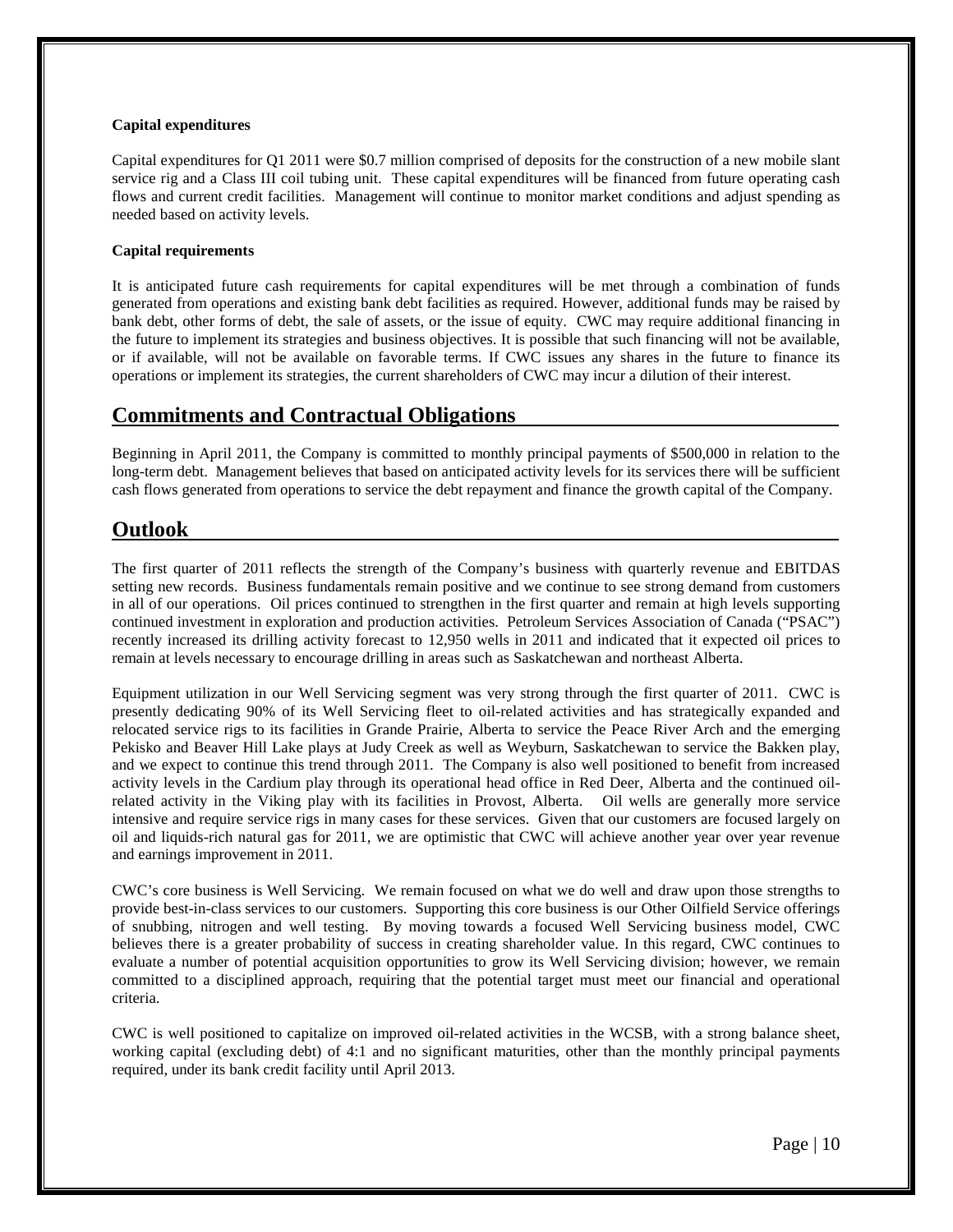## **International Financial Reporting Standards**

CWC began reporting its financial results in accordance with IFRS on January 1, 2011, the changeover date set by the Canadian Accounting Standards Board (AcSB). IFRS compliance comparative financial information for one year from the changeover date is required including the conversion of the January 1, 2010 opening statement of financial position, the transition date for IFRS.

For the quarter ended March 31, 2010, the Company restated its operating results as if it had always prepared financial results in accordance with IFRS. As a result of impairment in certain Cash Generating Units ("CGU"s) on transition, depreciation expense for the first quarter of 2010 decreased by \$0.1 million over the amount previously reported. As a result of the reclassification of operating leases to finance leases, there were insignificant increases to depreciation and interest expense, offset by a reduction in direct operating expenses. As a result of the changes in the timing and valuation of share based compensation, there was a decrease of \$0.1 million over the amount previously reported.

## **Risk Management**

Certain activities of the Company are affected by factors that are beyond its control or influence. Additional risks and uncertainties that management may be unaware of, or that they determine to be immaterial may also become important factors which affect the Company. Along with risks discussed in this MD&A, other business risks faced by the Company may be found under "Risk Factors" in the Company's Annual Information Form dated May 10, 2011 which is available under the Company's profile a[t www.sedar.com.](http://www.sedar.com/)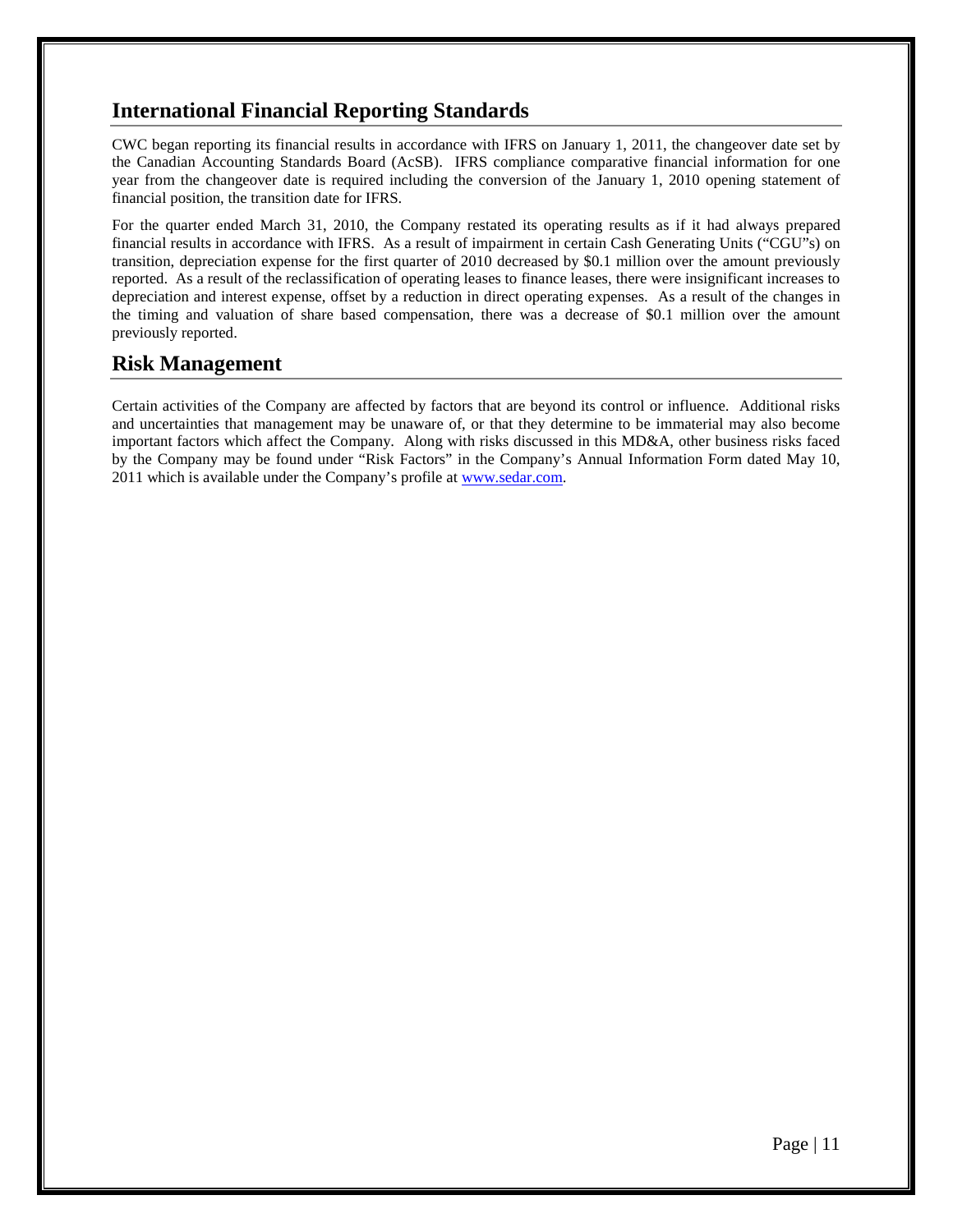# **Reconciliation of Non-IFRS Measures**

|                                                 | <b>THREE MONTHS ENDED</b> |                             |  |
|-------------------------------------------------|---------------------------|-----------------------------|--|
|                                                 | <b>MARCH 31,</b>          |                             |  |
| \$ thousands                                    | 2011                      | 2010                        |  |
| <b>NON-IFRS MEASURES</b>                        |                           |                             |  |
|                                                 |                           |                             |  |
| 1<br><b>EBITDAS:</b>                            |                           |                             |  |
| Net income (loss)                               | 4,285                     | (477)                       |  |
| Add:                                            |                           |                             |  |
| Depreciation                                    | 3,358                     | 3,129                       |  |
| Finance costs                                   | 647                       | 1,080                       |  |
| Stock based compensation                        | 150                       | 126                         |  |
| Gain on sale of equipment                       | (6)                       |                             |  |
| Unrealized (gain) loss on marketable securities | 5                         | (7)                         |  |
|                                                 |                           |                             |  |
| <b>EBITDAS</b>                                  | 8,439                     | 3,851                       |  |
|                                                 |                           |                             |  |
| $2$ Funds from (used in) operations:            |                           |                             |  |
| Cash flows from (used in) operating activities  | 4,888                     | (1,020)                     |  |
| Add:                                            |                           |                             |  |
| Change in non-cash working capital              | 3,550                     | 4,865                       |  |
| Funds from (used in) operations:                | 8,438                     | 3,845                       |  |
|                                                 |                           |                             |  |
| Gross margin:                                   |                           |                             |  |
| Revenue                                         | 29,303                    | 20,122                      |  |
| Less:                                           |                           |                             |  |
| Operating expenses                              | (17, 659)                 | (13, 127)                   |  |
| Gross margin                                    | 11,644                    | 6,995                       |  |
|                                                 |                           |                             |  |
|                                                 | <b>MARCH 31,</b><br>2011  | <b>DECEMBER 31,</b><br>2010 |  |
| <sup>4</sup> Working capital (excluding debt):  |                           |                             |  |
| <b>Current Assets</b>                           | 29,984                    | 23,042                      |  |
|                                                 |                           |                             |  |
| Less: Current Liabilities                       | (13,500)                  | (11, 861)                   |  |
| Add: Current portion of long-term debt          | 6,094                     | 4,609                       |  |
| Working capital (excluding debt)                | 22,578                    | 15,790                      |  |

*Notes 1 to 4 - See next page for detailed explanations of Non-IFRS measures*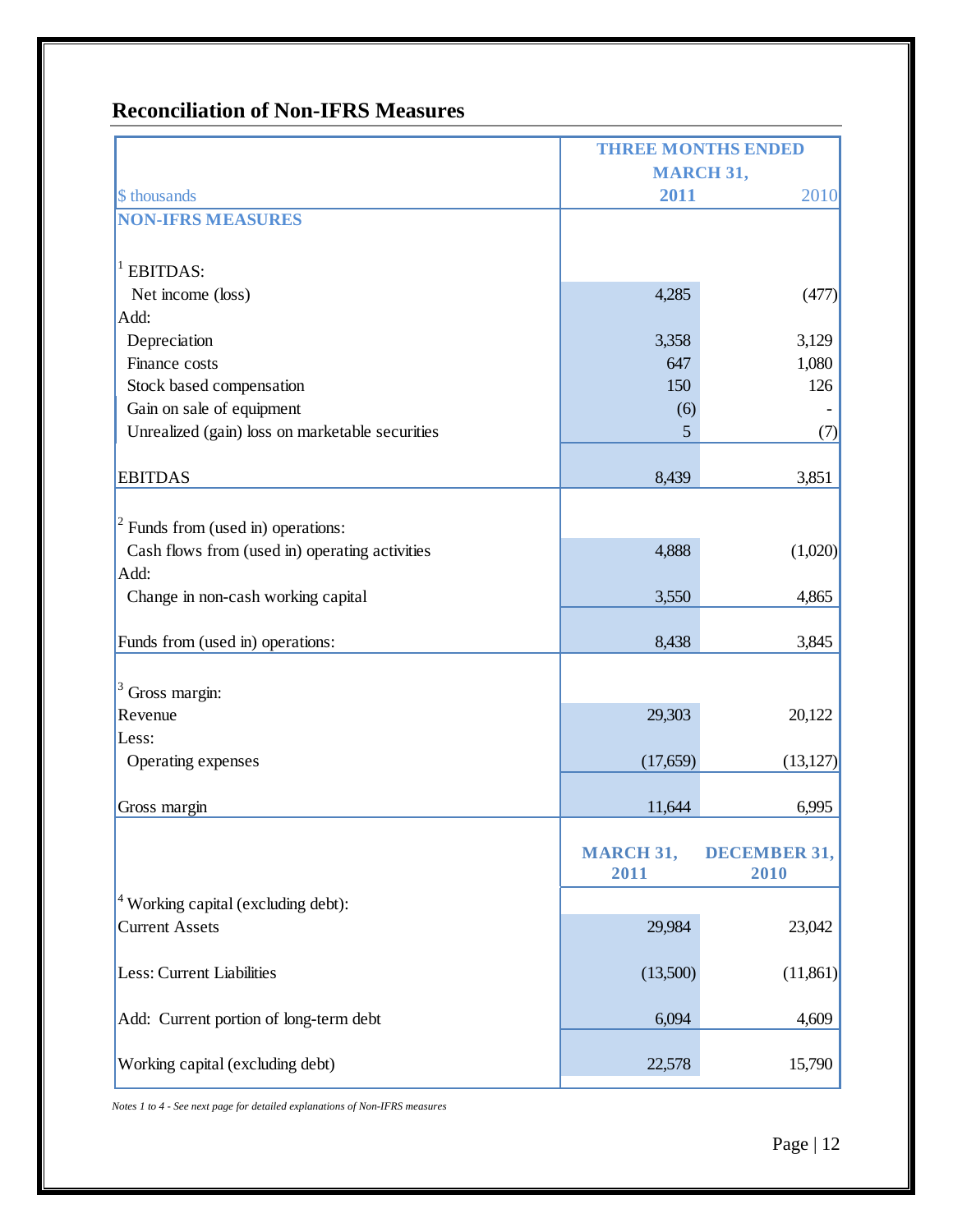- 1. *EBITDAS (Earnings before interest, taxes, depreciation, amortization, gain/loss on disposal of asset, finance costs and stock based compensation) is not recognized measures under IFRS. Management believes that in addition to net earnings, EBITDAS is a useful supplemental measure as it provides an indication of the Company's ability to generate cash flow in order to fund working capital, service debt, pay current income taxes, and fund capital programs. Investors should be cautioned, however, that EBITDAS should not be construed as an alternative to net income (loss) and comprehensive income (loss) determined in accordance with IFRS as an indicator of the Company's performance. CWC's method of calculating EBITDAS may differ from other entities and accordingly, EBITDAS may not be comparable to measures used by other entities. For a reconciliation of EBITDAS to net income (loss) and comprehensive income (loss).*
- 2. *Funds from operations and funds from operations per share are not recognized measures under IFRS. Management believes that in addition to cash flow from operations, funds from operations is a useful supplemental measure as it provides an indication of the cash flow generated by the Company's principal business activities prior to consideration of changes in working capital. Investors should be cautioned, however, that funds from operations should not be construed as an alternative to cash flow from operations determined in accordance with IFRS as an indicator of the Company's performance. CWC's method of calculating funds from operations may differ from other entities and accordingly, funds from operations may not be comparable to measures used by other entities. Funds from operations is equal to cash flow from operations before changes in non-cash working capital items related to operations, interest and income taxes paid, financing costs, and income tax expense.*
- *3. Gross margin is calculated from the statement of income (loss) as Revenue less direct operating costs and is used to assist management and investors in assessing the Company's financial results from operations excluding fixed overhead costs. Gross margin is a non-IFRS measure and does not have any standardized meaning prescribed by IFRS and may not be comparable to similar measures provided by other companies.*
- *4. Working capital (excluding debt) is calculated based on current assets less current liabilities excluding the current portion of long-term debt. Working capital is used to assist management and investors in assessing the Company's liquidity and its' ability to generated funds. Working capital (excluding debt) does not have any meaning prescribed under IFRS and may not be comparable to similar measures provided by other companies.*